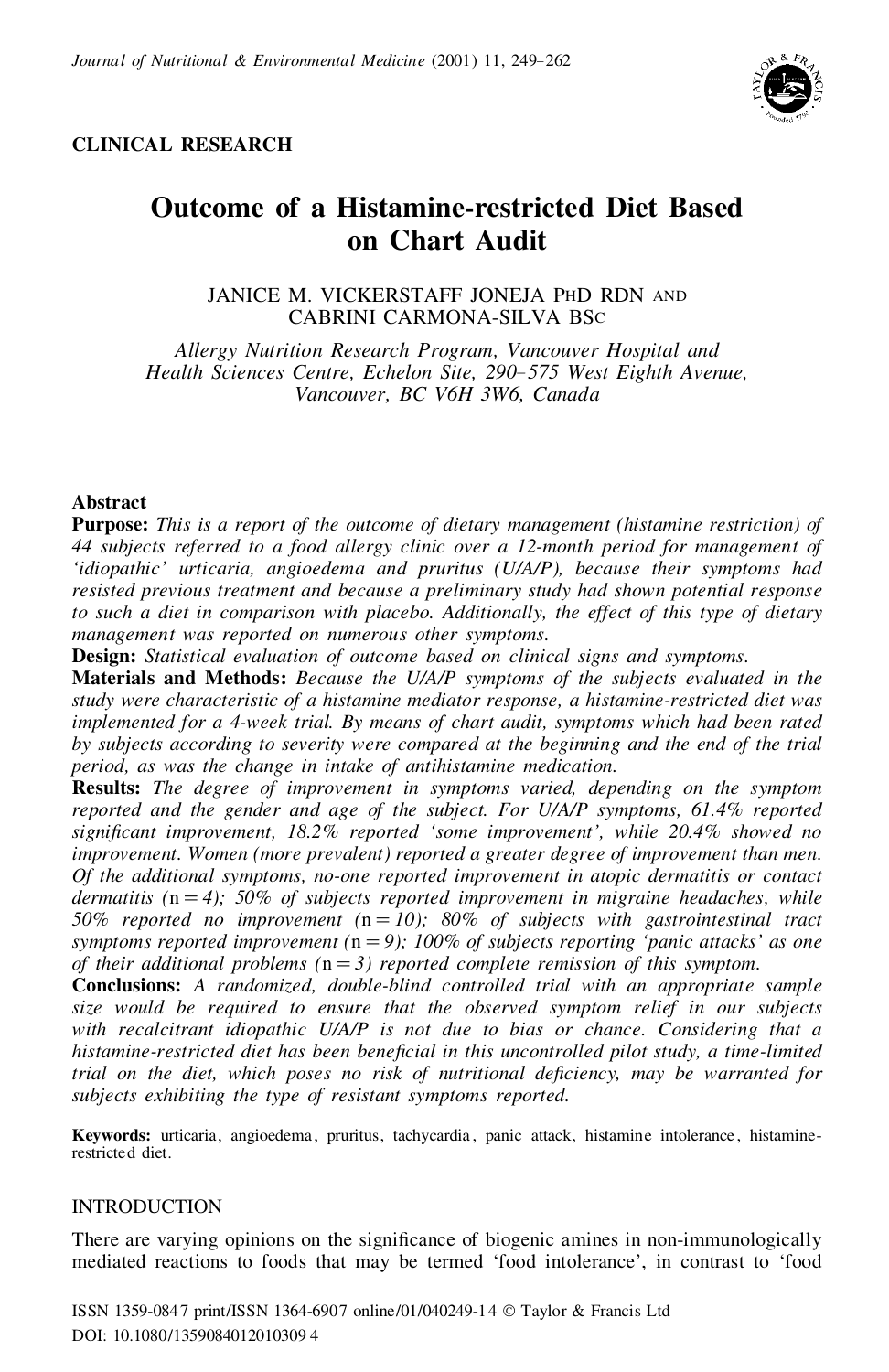allergy', a type I (IgE-mediated) hypersensitivity reaction, triggered by an allergen—an antigenic protein [1]. Food intolerance is usually mediated by small molecular weight chemical substances and biologically active components of foods [2]. Histamine is an important example of a biologically active component that can be found in many foods and beverages. Whereas high doses are toxic for all humans, individual tolerance is the important characteristic that determines reactivity to small quantities. Just about everyone who ingests pre-formed histamine from a contaminated food at a level of more than 2.7 mg  $kg<sup>-1</sup>$  body weight will show symptoms of 'histamine poisoning' [3], but at lower concentrations only a few sensitive individuals will experience an adverse reaction. It is likely that differences in levels of tolerance are of genetic origin, but tolerance can be reduced by disease and medications [3].

Because histamine is the most important mediator responsible for the symptoms of 'classical allergy' in the type I (IgE-mediated) hypersensitivity reaction, it is difficult for clinicians to distinguish between reactions due to allergy and those resulting from histamine excess, as the symptoms are essentially the same in both cases. Typical symptoms of food allergy include urticaria, angioedema, rhinitis, asthma, headaches, oral allergy symptoms, and digestive tract complaints such as nausea, flatulence, abdominal cramps and diarrhoea [4]. Similar symptoms can result from 'histamine excess' in the absence of detectable allergen [2].

The determination of whether symptoms that arise after eating certain foods are caused by an immunologically mediated hypersensitivity reaction to an allergen (allergy) or a non-immunologically mediated response (intolerance) to histamine is difficult. No test designed to establish allergy or intolerance carried out on a patient (*in vivo*) or in the laboratory (*in vitro*) will of itself allow one to formulate the diagnosis with certainty [5]. The diagnostic accuracy of currently available tests is low, and for some tests there are no studies on diagnostic sensitivity and specificity. Therefore, the diagnosis of food allergy or food intolerance has to be based on observation of the patient's response after elimination of the suspect food, and confirmed by subsequent exposure to that food component  $[6]$ .

It is important to determine the mechanism responsible for an adverse reaction to food because dietary management will depend on the identity of the food component responsible for triggering the response. In the case of IgE-mediated food allergy, the critical factor in the adverse reaction is the presence of the protein allergen; in the case of food intolerance, the adverse reaction depends not only on the presence of the problem food component, but also the amount of the food component ingested, and the sensitive person's efficiency in metabolizing it.

In the case of histamine intolerance, the production of excess histamine produces a person's symptoms. The excess may be due to the amount of histamine synthesized and released intrinsically (including that required for normal physiological processes as well as that released in an inflammatory or allergic response), the amount ingested from ancillary sources within the body (e.g. decarboxylation of histidine by the resident microflora from unabsorbed food material in the colon), and the amount ingested from extrinsic sources, as well as the efficiency of catabolic enzymes to reduce the excess within the body. Of these, the most easily manipulated factor is the amount of histamine in food. A decrease in dietary histamine, even though it can only partially reduce the total body histamine burden, can be an important strategy in the management of histamine intolerance.

# **METHOD**

### **Rationale**

For a number of years we have observed improvement in subjects referred to the Allergy Nutrition Clinic at Vancouver Hospital and Health Sciences Centre (ANC) with a diagnosis of idiopathic, chronic urticaria and angioedema after following the histamine-restricted diet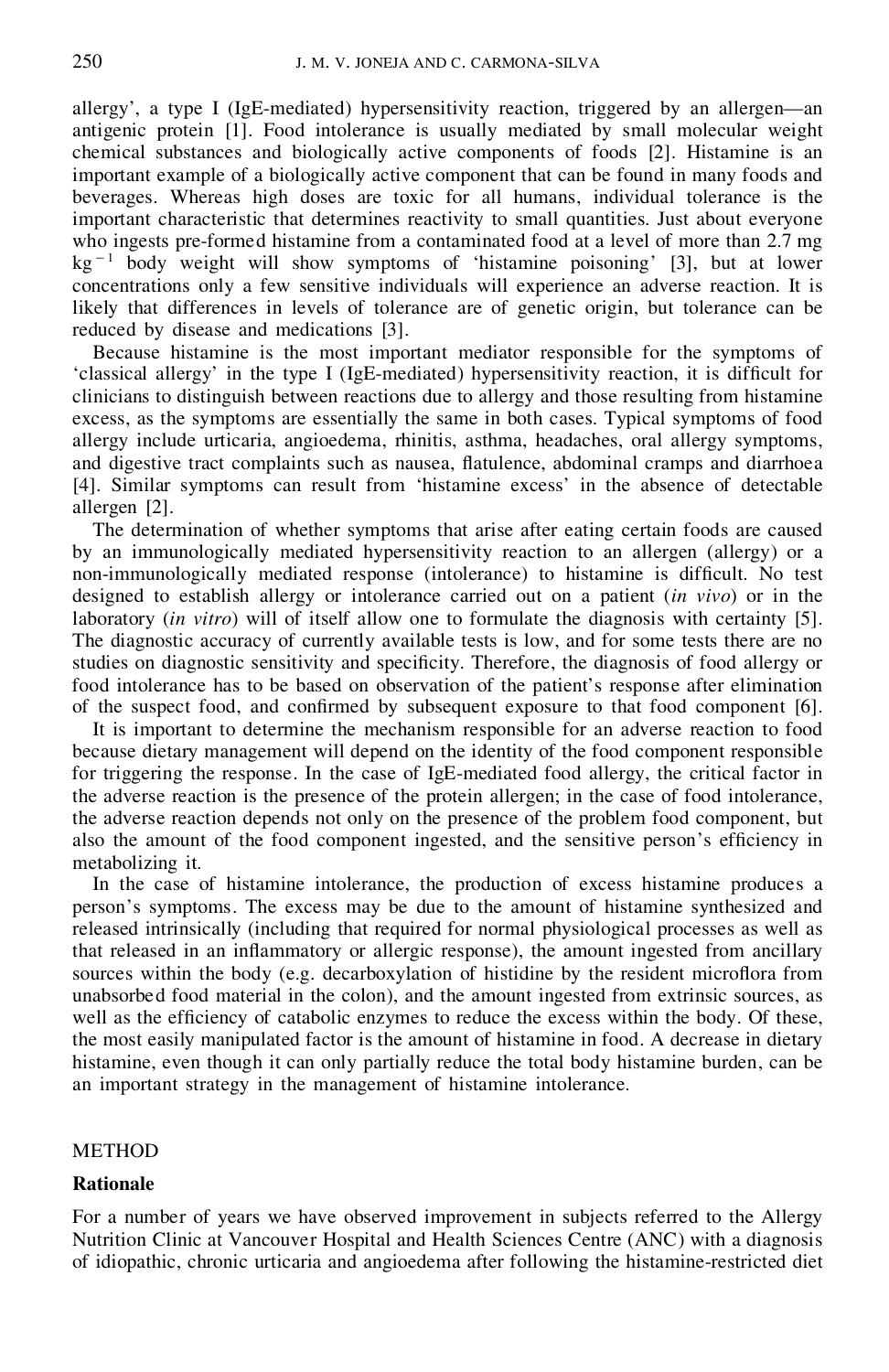developed according to these parameters. A preliminary study indicated its possible effectiveness in comparison with a 'placebo' diet [7].

# **Selection of Subjects**

Forty-four consecutive subjects referred to the ANC for dietary management within a 12-month period in 1997– 1998 were entered into the study when the following criteria were met:

- · Referred to the ANC by a physician for investigation of the role of diet in urticaria, angioedema and pruritus (U/A/P);
- · Symptoms present for a minimum of 3 months;
- Age: older than 7 years, with no upper age limit;
- · Causes such as parasite infestation, microbial and viral infections, autoimmune disease, or other pathology that could account for the U/A/P were ruled out by previous investigations;
- Skin test was negative for all food allergens tested, or had achieved no symptomatic improvement after strict avoidance of all skin test-positive foods;
- · Absence of medications that could be involved in the aetiology of symptoms; essential medications for non-related conditions were continued during the trial period;
- Report of symptom status on at least one follow-up visit to the ANC after 4 weeks on the histamine-restricted diet.

# **Formulation of the Histamine-restricted Diet**

Biogenic amines are catabolic products of amino acids and are a result of both animal and plant metabolism [8]. They are present in almost all foods in small quantities [2]. Large quantities result from microbial activities during ripening and rotting of foods, and during the manufacture of fermented foods such as cheese, wine, vinegar, fermented sausages, soy sauce, and sauerkraut [9–13]. The development of a 'low histamine diet' is a complicated task because so many factors determine the level of histamine in a food at the time of its consumption.

Some of these factors are:

- The level of microbial activity during the food's manufacture (e.g. the extent of 'ageing' of a cheese [9]; the degree of fermentation of a processed meat or sausage, or a fermented condiment such as soy sauce; the level of fermentation of an alcoholic beverage [13, 14]);
- The degree of microbial activity in stored meats and fish, especially intact, non-gutted fish and shell fish  $[11]$ ;
- · The degree of ripeness of fruit [9];
- Amine development during pickling or curing in brine [15].

# **Level of Histamine in Foods and Beverages**

A number of published reports provide information on the levels of histamine in commonly eaten foods [9]. However, it is difficult to define a 'safe' level and a 'toxic' level of histamine in food because people differ in their degree of tolerance. Nevertheless, it has been reported, and generally accepted, that histamine concentrations of 100–225 mg kg<sup>-1</sup> represent a toxic level in foods and beverages [12, 16, 17]. A German databank, established as a resource for people with sensitivity to amines in foods and beverages [11], uses a level of 1 mg kg<sup>-1</sup> as the threshold level between low histamine foods ( $\lt 1$  mg histamine kg<sup>-1</sup>) and high histamine foods ( $>1$  mg kg<sup>-1</sup>). Reported levels of histamine in foods analyzed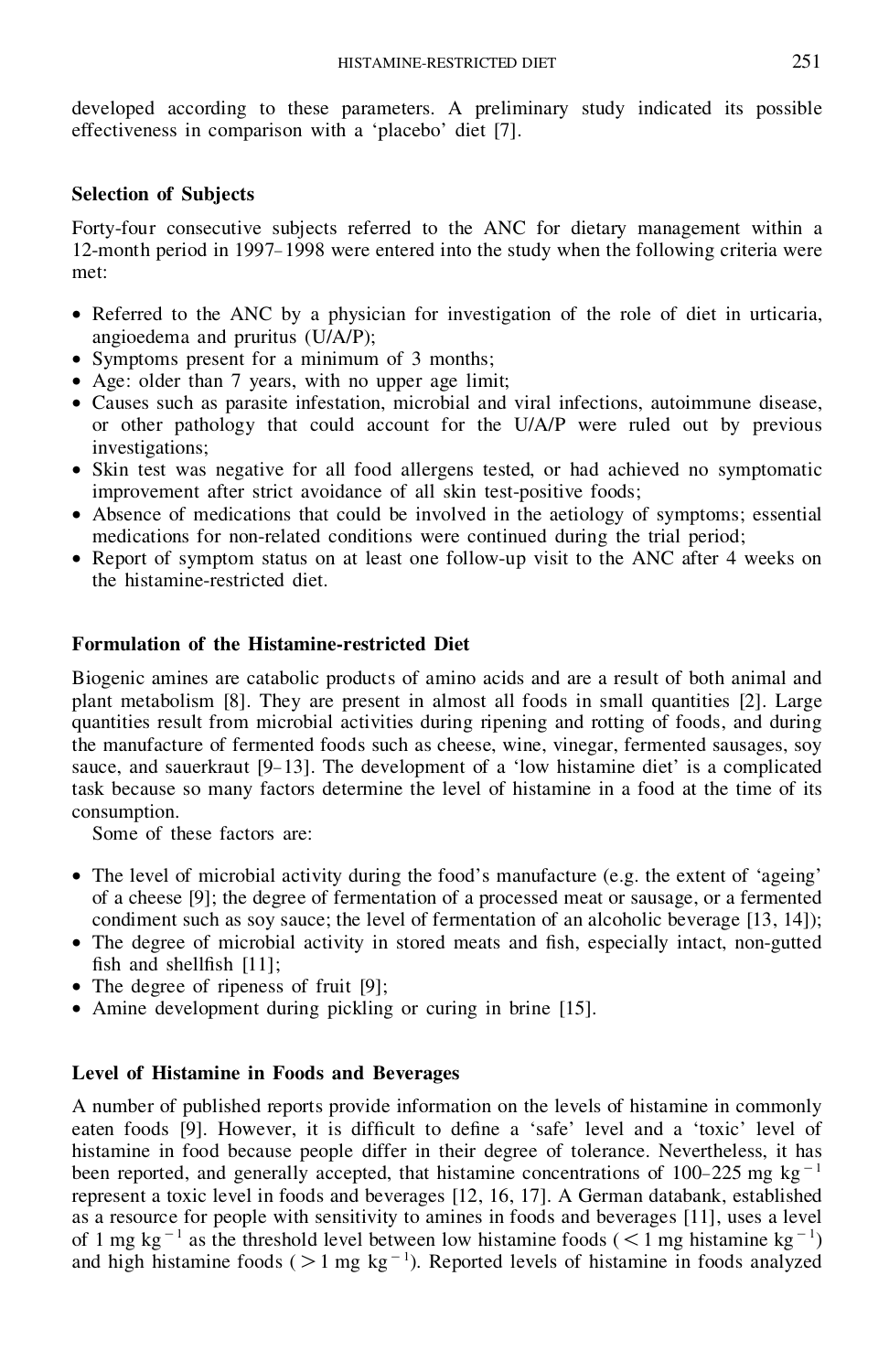by different methods vary significantly from laboratory to laboratory. It is conceivable that the discrepancies in values stem from a variety of sources, one of which seems to be the degree of ripeness of fruits and vegetables [18], as well as differences in methods of analysis [9].

Early studies of the levels of histamine and other amines in foods used thin-layer chromatography [19]. More recent research employs methods of overpressure-layer chro matography, high-performance liquid chromatography, and gas chromatography [8]. Probably the simplest method for the quantitative determination of biogenic amines in foods is chromatography on an amino acid analyzer [20]. Other methods include fluorometry and high-voltage electrophoresis [21]. The foods excluded from the histamine-restricted diet are those whose histamine content has been reported to be  $>1$  mg kg<sup>-1</sup> by any method of analysis in readily accessible published data sources.

### **Restriction of 'Histamine-releasing' Foods**

Several naturally occurring chemicals and food additives have been credited with the ability to release histamine in the body by non-immunologically mediated mechanisms that are for the most part incompletely understood, and have been popularly referred to as 'pseudo-allergic reactions' [3, 22]. Food additives that have been implicated as potential factors in the release of histamine and triggering urticaria and angioedema on occasion include: tartrazine and other azo dyes [8, 23], salicylates [24] and preservatives such as sulphites [25], benzoates [26–28], butylated hydroxyanisole (BHA) and butylated hydroxytoluene (BHT) [29, 30]. Some of these chemicals occur naturally in foods (e.g. benzoates [27, 31] and sulphites [25]). In order to reduce the possibility of histamine levels being increased by the action of these naturally occurring chemicals and food additives, they were all excluded from the diet.

Table 1 lists the restricted foods, beverages, and food additives. The subjects were supplied with extensive instructions on diets, individualized according to each person's lifestyle and tastes, that excluded the 'high histamine' foods and supplied complete balanced nutrition from alternative sources. The histamine-restricted diet was followed by each subject for 4 weeks.

### **Evaluation of Symptoms**

Each subject's appraisal of the severity of their initial symptoms was recorded in the ANC chart on a five-point scale. After 4 weeks on the histamine-restricted diet, each subject provided the same type of evaluation of each of their symptoms, graded on a scale of 0 (absent) to 4 (extremely severe). Based on these reports, symptom changes were recorded as: 0, no change;  $+1$ , some improvement;  $+2$ , significant improvement;  $-1$ , some worsening;  $-2$ , significant worsening.

# **Evaluation of Compliance with Dietary Directives**

Each subject was required to provide a diet and symptom chart on which they recorded their dietary intake for each meal and snack for the duration of the trial. Although this provided some indication of the extent to which the dietary guidelines were followed, people are notorious in providing the type of information that they assume the supervisor wants. No formal ranking of dietary compliance was therefore carried out beyond the subject's personal assessment of their degree of compliance. If ranking of compliance had been possible, a dose– response effect might have been demonstrated, i.e. the higher the compliance, the more positive the outcome.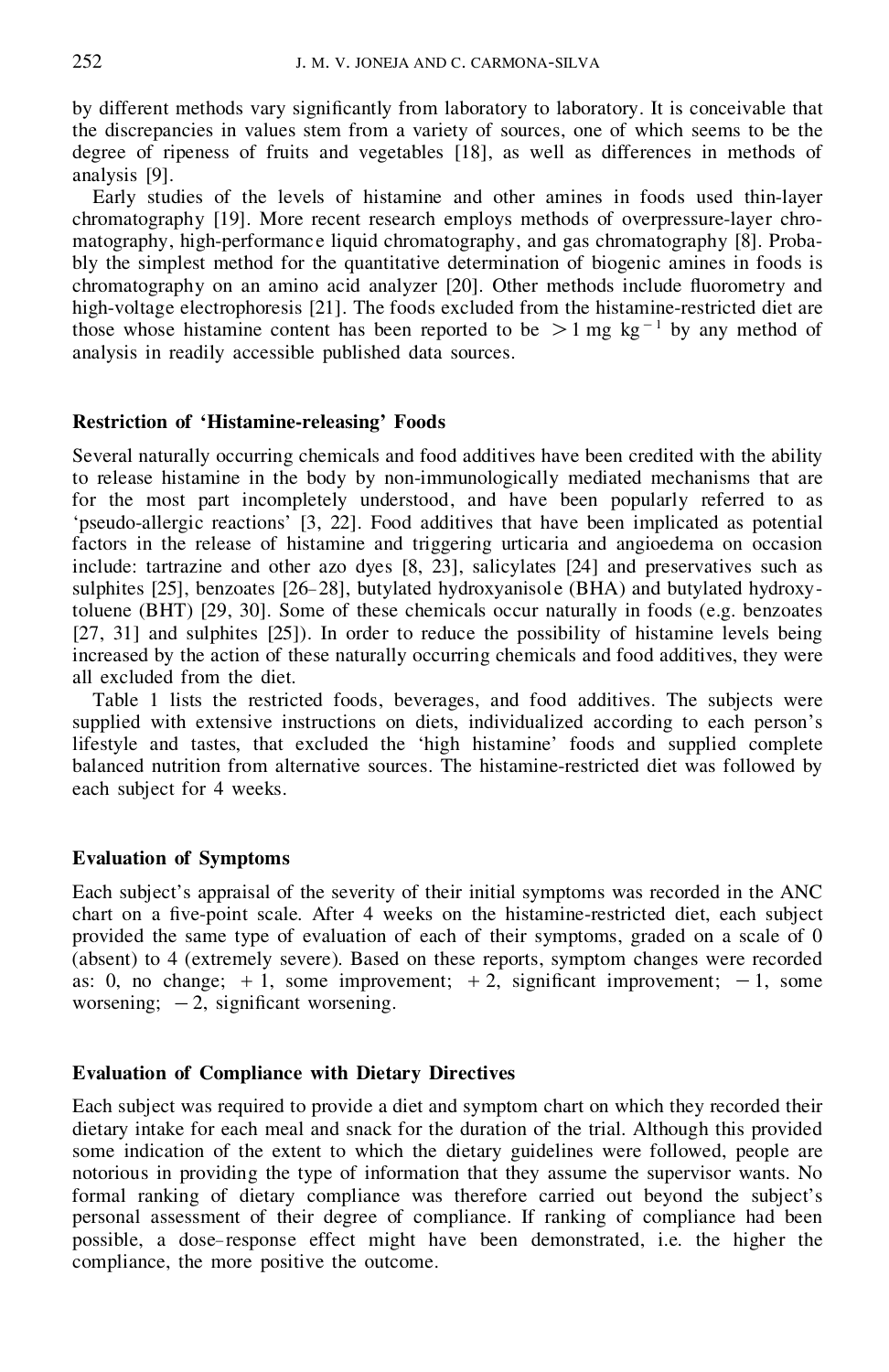# TABLE 1. Histamine-restricte d diet

The following foods were avoided during the 4-week trial elimination period:

Meat, poultry, fish

- Fish and shell fish whether fresh, frozen, smoked, or canned, if processing is unknown. (If the fish is freshly caught, gutted and cooked within 30 min it may be eaten.)
- Egg (a small quantity of cooked egg in a baked product such as pancakes, muffins, cakes is allowed).
- Processed, smoked and fermented meats such as luncheon meat, sausage, wiener, bologna, salami, pepperoni, smoked ham, cured bacon.

#### Milk and milk products

All fermented milk products, including:

- · Cheese (any kind of fermented cheese such as Cheddar, Colby, Blue cheese,Brie, Camembert, Feta, Romano, etc.).
- · Cheese products such as processed cheese, cheese slices, cheese spreads.
- · Cottage cheese.
- Ricotta cheese.
- · Yoghurt
- · Buttermilk.
- $\bullet$  Kefir.

Any milk or milk product that is NOT fermented is allowed.

Fruits

- · Orange, grapefruit, lemon, lime.
- Cherries.
- · Bananas.
- Strawberries.
- Apricots.
- · Raspberries.
- · Pineapple.
- · Cranberries.
- · Prunes.
- · Loganberries.
- · Dates.
- · Raisins.
- · Currants (fresh or dried).

Vegetables

- · Tomatoes, tomato sauces, ketchup.
- Soy and soy products.
- · Spinach.
- · Red beans.
- · Eggplant.
- Olives in vinegar or brine.
- · Pumpkin.
- Avocados.
- · Pickles, relishes and other foods containing vinegar.

Food additives

- Tartrazine and other artificial food colours.
- · Preservatives: benzoates, sulphites, BHA, and BHT.

Many medications and vitamin pills contain these additives. Alternatives free from these preservative s should be substituted.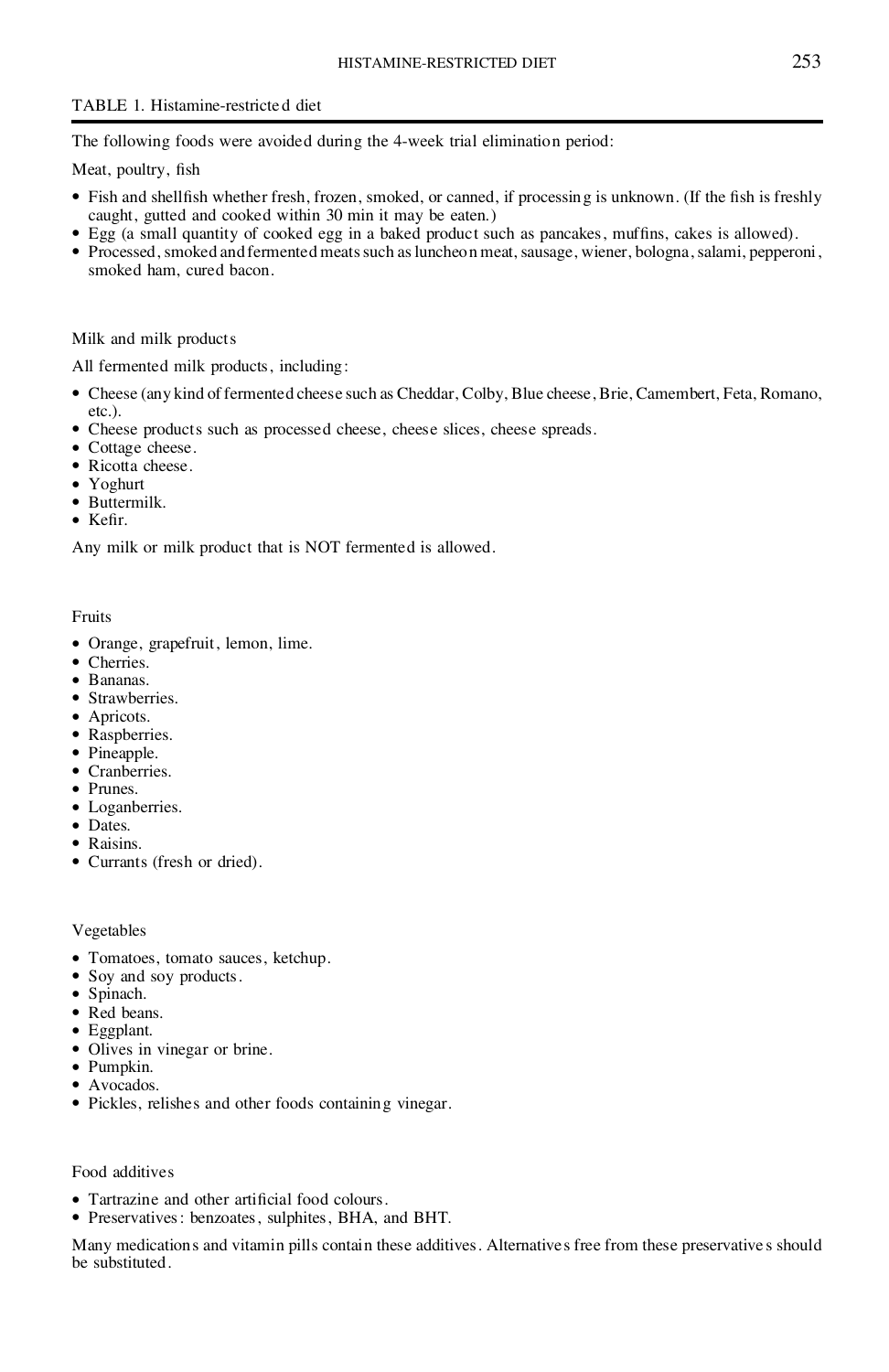# TABLE 1. *Continued*

#### Seasonings

- · Cinnamon.
- Cloves.
- · Anise.
- Nutmeg.
- · Curry powder.
- Chilli powder.
- Vinegar.

### Miscellaneous

- Fermented soy products (such as soy sauce, miso).
- · Fermented foods (such as sauerkraut).
- Tea (regular or green).
- · Chocolate, cocoa, and cola drinks.
- · Alcoholic beverages of all types.
- · 'De-alcoholized ' beverages (e.g. beer, ale, wine, etc.).

# RESULTS

# **Symptoms Reported by Subjects in the Study**

All subjects reported symptoms of U/A/P, as required by the primary selection criteria. Additional symptoms reported by the subjects were:

- Skin: eczema, contact dermatitis;
- Respiratory tract: rhinitis, conjunctivitis, sinusitis, asthma;
- Gastrointestinal tract: abdominal bloating, abdominal pain, excessive flatulence;
- · Central nervous system: migraine headache, other headache, depression, irritability, confusion;
- · Other: tachycardia, 'panic attack', fatigue, joint and muscle pain.

(For the purposes of this paper, 'panic attack' as reported by our subjects refers to a feeling of overwhelming anxiety, increased heart rate, 'clamminess' of the skin, a feeling that 'I must get out of here', occasionally accompanied by brief episodes of 'blacking out' or frank syncope.)

# **Analysis of the Results**

- · Forty-four consecutive subjects with a primary diagnosis of U/A/P were selected, comprising 35 females and nine males.
- · Thirty-six subjects reported additional symptoms, listed in Table 2. A total of 107 symptoms was reported by 44 subjects.
- The subjects ranged in age from 8 to 68 years, with a median age of 43.5 years.
- The subjects reported the duration of the U/A/P symptoms ranging from less than 1 year to 39 years, with a median duration of 4 years and a mean of 6.6 years [standard deviation  $(SD) = 8.4$ ].

For the primary symptoms of U/A/P (44 subjects): 61.4% of the subjects reported significant improvement,  $18.2\%$  reported some improvement, and  $20.4\%$  reported no improvement (Table 3 and Figure 1).

Gender appeared to be a significant factor in the outcome of the diet on U/A/P symptoms. The females in this study reported a higher rate of 'significant improvement' compared with males  $(68.6\% \text{ vs. } 33.3\%)$  (see Table 3 and Figure 2); however, the small number of male subjects may limit the significance of this result.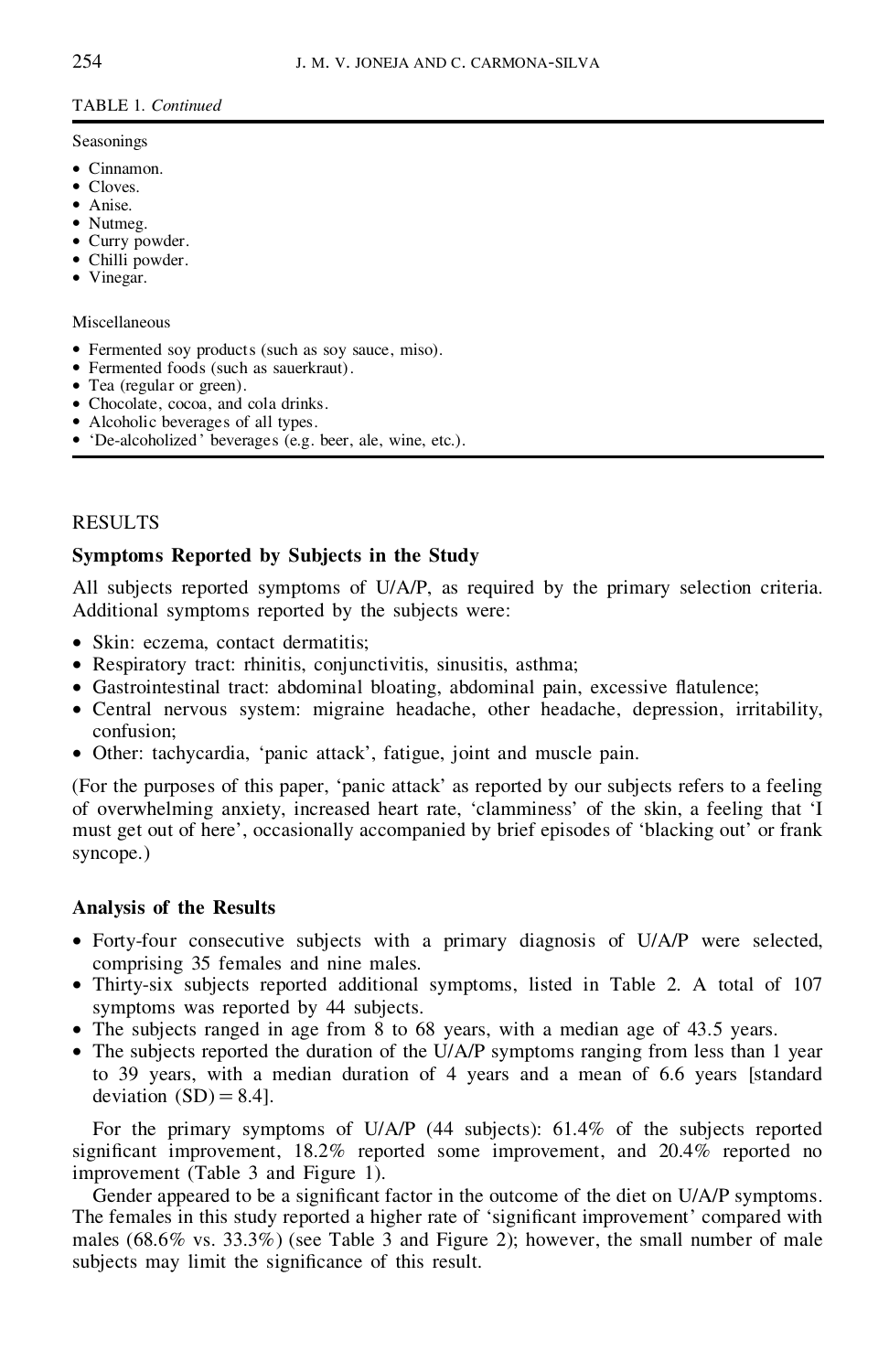

FIG. 1. Outcome of symptoms of urticaria/angioedema /pruritus after a histamine-restricte d diet.



FIG. 2. Outcome of urticaria/angioedema/pruritus by gender.

The age at onset of U/A/P was available for 31 of the 44 subjects. The mean age at onset was 35.4 years (SD = 15.2; median = 32.0; range = 4–65 years).

The duration of U/A/P symptoms (computed as the interval between age and age at onset) was also available for 31 subjects. The mean duration was 6.6 years  $(SD = 8.4;$ median  $= 4.0$ ), and the range was from less than 1 year to 39 years. Neither age at onset nor duration of symptoms appeared to be a significant predictor of improvement due to this diet (Table 4).

The outcome of the histamine-restricted diet appeared to be related to the type of symptom reported  $(p = 0.013)$  (Figure 3). The two subjects with eczema and both subjects with contact dermatitis showed no improvement. All three subjects with 'panic-like attacks' reported complete remission of symptoms. Eighty per cent of subjects with gastrointestinal complaints reported significant improvement (Table 5). The small numbers in these groups prohibited the authors from determining the statistical significance of these findings.

The female subjects appeared to respond significantly more to this diet than the males, when all symptoms were considered (Figure 4). However, the small number of male subjects may limit the significance of this result (Table 6).

The change in antihistamine medication for the control of U/A/P symptoms was assessed for 22 subjects who reported use of antihistamines. Fifteen subjects reported no anti histamine use, while use was unknown for the other seven subjects. Of the subjects using antihistamines, 59.1% (13/22) reported reduced use and 36.4% (8/22) reported no change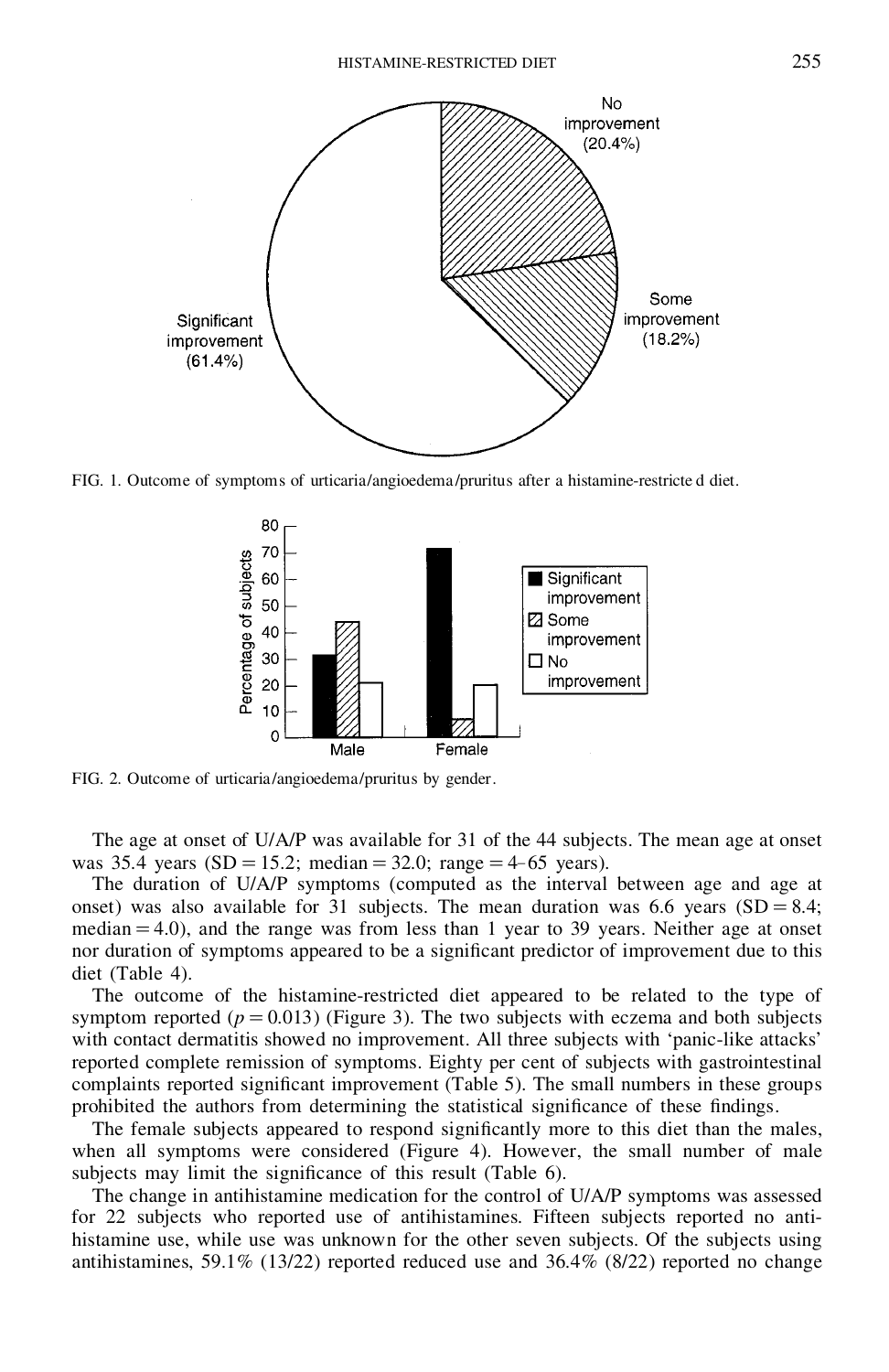| Symptom category              | Number of subjects with symptom $(n = 44)$ | $\%$ |
|-------------------------------|--------------------------------------------|------|
| Urticaria/angioedema/pruritus | 44                                         | 100  |
| Gastrointestina I tract       | 12                                         | 27.3 |
| Migraine headache and/or      |                                            |      |
| other headaches               | 13                                         | 29.5 |
| Eczema                        | 2                                          | 4.5  |
| Contact dermatitis            | ∍                                          | 4.5  |
| Panic attack                  | 3                                          | 6.8  |
| Other symptoms                | 31                                         | 70.5 |

TABLE 2. Symptoms reported by subjects

TABLE 3.Improvement in urticaria/angioedema /pruritus (U/A/P) resulting from diet, by gender  $(n = 44$  subjects)

| Outcome                 | Overall      | Female $(n = 35)$ | Male $(n=9)$ |
|-------------------------|--------------|-------------------|--------------|
| Significant improvement | $27(61.4\%)$ | $24(68.6\%)$      | $3(33.3\%)$  |
| Some improvement        | $8(18.2\%)$  | $4(11.4\%)$       | $4(44.4\%)$  |
| No improvement          | $9(20.4\%)$  | $7(20.0\%)$       | $2(22.2\%)$  |

in use. One subject had increased use (Table 7). Statistical analysis was limited by the number of subjects.

# DISCUSSION

The results reflect the experiences of 44 subjects (35 female; nine male) referred for investigation of the possibility that components of their diet might be contributing to the aetiology of a variety of symptoms  $(n = 107)$  that had not been ascribable to any other cause. After 4 weeks on a diet that excluded the foods known to contain high levels of histamine and those to which 'histamine-releasing' capability has been (historically) ascribed (Table 1):

- Twenty-seven subjects (61.4%) reported 'significant improvement' in the primary selection symptoms (U/A/P); eight more (18.2%) reported 'some improvement' in these symptoms (Figure 1).
- Gender might be a significant variable in such improvement, with women reporting a greater degree of improvement than men (Figure 2) (subject size too small for statistical analysis).
- Improvement in symptoms other than U/A/P was variable but interesting (Figure 3), but as these groups were small, no statistical conclusions could be drawn.
	- · No subject reported improvement in atopic dermatitis (eczema) or contact dermatitis (two subjects in each category).
	- Fifty per cent of subjects with migraine headaches (five subjects) reported significant improvement, while another  $50\%$  (five subjects) reported no improvement in this symptom.
	- Improvement in symptoms of the gastrointestinal tract was reported to be 'significant' in 80% (eight subjects), while 10% (one subject) reported no improvement.
	- · Perhaps the most surprising report of considerable improvement occurred in subjects with symptoms resembling anxiety or 'panic attacks', with tachycardia, light headedness, chest pain and, in one case, syncopal episodes. The three subjects who reported having panic attacks remained completely free from such symptoms while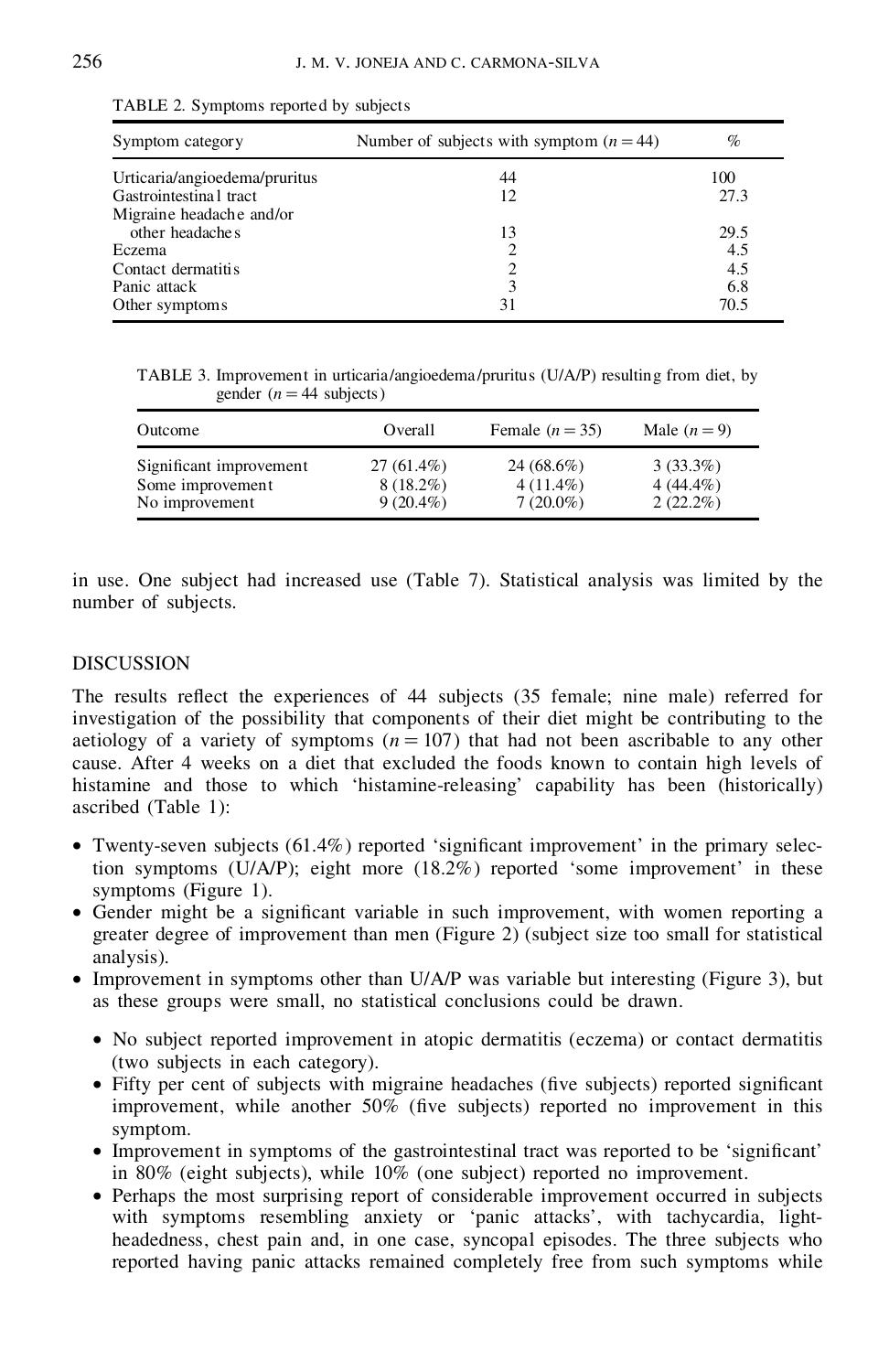| Outcome                   | No. of subjects | Age (mean $\pm$ SD)           | Duration (mean $\pm$ SD)    |
|---------------------------|-----------------|-------------------------------|-----------------------------|
| Entire subject population | 31              | $35.4 \pm 15.2$               | $6.6 \pm 8.4$               |
| No improvement            | 6               | $41.3 \pm 15.0$               | $8.0 \pm 7.3$               |
| Some improvement          | 6               | $39.5 \pm 12.2$               | $3.3 \pm 3.1$               |
| Significant improvement   | 19              | $32.2 \pm 15.9$<br>$p = 0.34$ | $7.2 \pm 9.8$<br>$p = 0.58$ |

TABLE 4. Improvement in urticaria/angioedema/pruritus (U/A/P) after diet, by age and duration  $(n = 31)$ subjects)

*p*-values are not statistically significant.

SD, standard deviation.

TABLE 5. Improvement in all symptoms after diet  $(n=95$  symptoms)

|                               |    | No. of subjects<br>reporting outcome |                | No<br>improvement |          | Some<br><i>improvement</i> |    | Significant<br>improvement |
|-------------------------------|----|--------------------------------------|----------------|-------------------|----------|----------------------------|----|----------------------------|
| Symptom category              | n  | $\%$                                 | n              | $\%$              | n        | $\%$                       | n  | $\%$                       |
| Urticaria/angioedema/pruritus | 44 | 100                                  | q              | 20.4              | 8        | 18.2                       | 27 | 61.4                       |
| Gastrointestina I tract       | 10 | 22.7                                 |                | 10.0              |          | 10.0                       | 8  | 80.0                       |
| Migraine and headache         | 10 | 22.7                                 | 5              | 50.0              | $\Omega$ | 0                          |    | 50.0                       |
| Eczema                        | 2  | 4.5                                  | 2              | 100               | $\Omega$ | 0                          |    | $\theta$                   |
| Contact dermatitis            | 2  | 4.5                                  | $\overline{c}$ | 100               | 0        | 0                          |    |                            |
| Panic attack                  | 3  | 6.8                                  | $\theta$       | $_{0}$            | $\theta$ | 0                          |    | 100                        |
| Other                         | 25 | 56.8                                 | 14             | 56.0              | 4        | 16.0                       |    | 28.0                       |

 $% =$  percentage of total subject population.

following the histamine-restricted diet, despite the fact that they had experienced the symptoms frequently (in one case daily) prior to commencing the diet. The size of this group precluded statistical analysis, but the finding is of interest.

# **Reasons for Excess Histamine**

Biogenic amines play an essential role in maintaining the health of the body, both in defence against infection and trauma (in inflammation) and in physiological processes in various organ systems, such as the role of histamine in stimulating gastric secretions [31, 32]. However, when the same biogenic amines are present in excessive quantities they can induce symptoms. It is thought that the cause of histamine intolerance is most probably secondary to a defect in the catabolism of histamine [33].

In humans, enzymatic inactivation of histamine occurs through the operation of two enzymes, diamine oxidase (DAO) and histamine methyltransferase (HMT), which have different characteristics [34]. DAO occurs predominantly in the human intestinal mucosa as well as the placenta, kidney and thymus. HMT has a wider distribution, occurring in the stomach, lung, spleen, kidney, thymus, and particularly the brain [34]. Both enzymes may be intrinsically deficient  $[2]$  and can be inhibited by a variety of compounds  $[35]$ , many of which are used as medications. Reduced DAO activity has been the subject of several investigations of conditions such as 'idiopathic' urticaria and angioedema in which an immunologically mediated hypersensitivity response has been ruled out [33, 36]. Laboratory findings of elevated plasma levels  $(>2 \text{ ng ml}^{-1})$  of histamine and reduced DAO activity  $(0.7 \text{ hkat } 1^{-1})$  have been suggested as indicators of reduced histamine catabolism [2].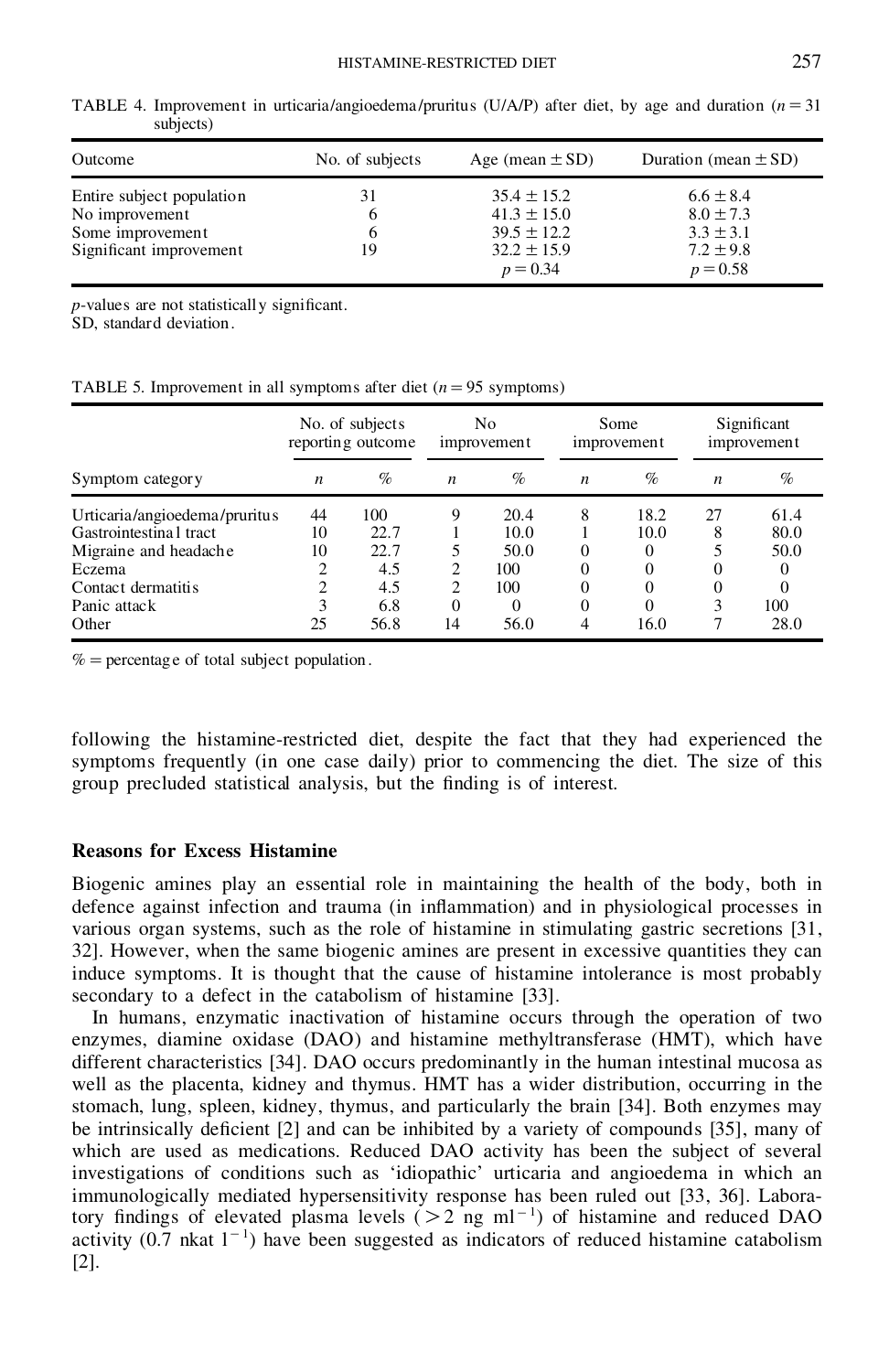

FIG. 3. Outcome of specific symptoms.



FIG. 4. Outcome of all symptoms by gender.

### **Sources of Excess Histamine**

Histamine in excess of that required for essential physiological activities can arise from diverse sources. The most well known are the hypersensitivity reactions, in particular type I hypersensitivity (the classical immediate-onset allergic reaction), which involves mast cell degranulation triggered by antigen-specific IgE. However, there are several additional sources of histamine, both intrinsic and extrinsic, which increase the level of 'whole body histamine'. Such sources include production of histamine by the activity of micro organisms on undigested food material in the large bowel [3], as well as in foods and beverages.

There are methods available for the measurement of the enzymatic function of DAO and HMT [33, 34, 36, 37] (most of which are tedious and fraught with procedural difficulties). In addition, it is possible, but difficult, to examine the resident microflora in the colon and estimate its potential capacity to decarboxylate histidine to histamine in undigested food materials [38, 39]. Such approaches might yield results that could suggest methods to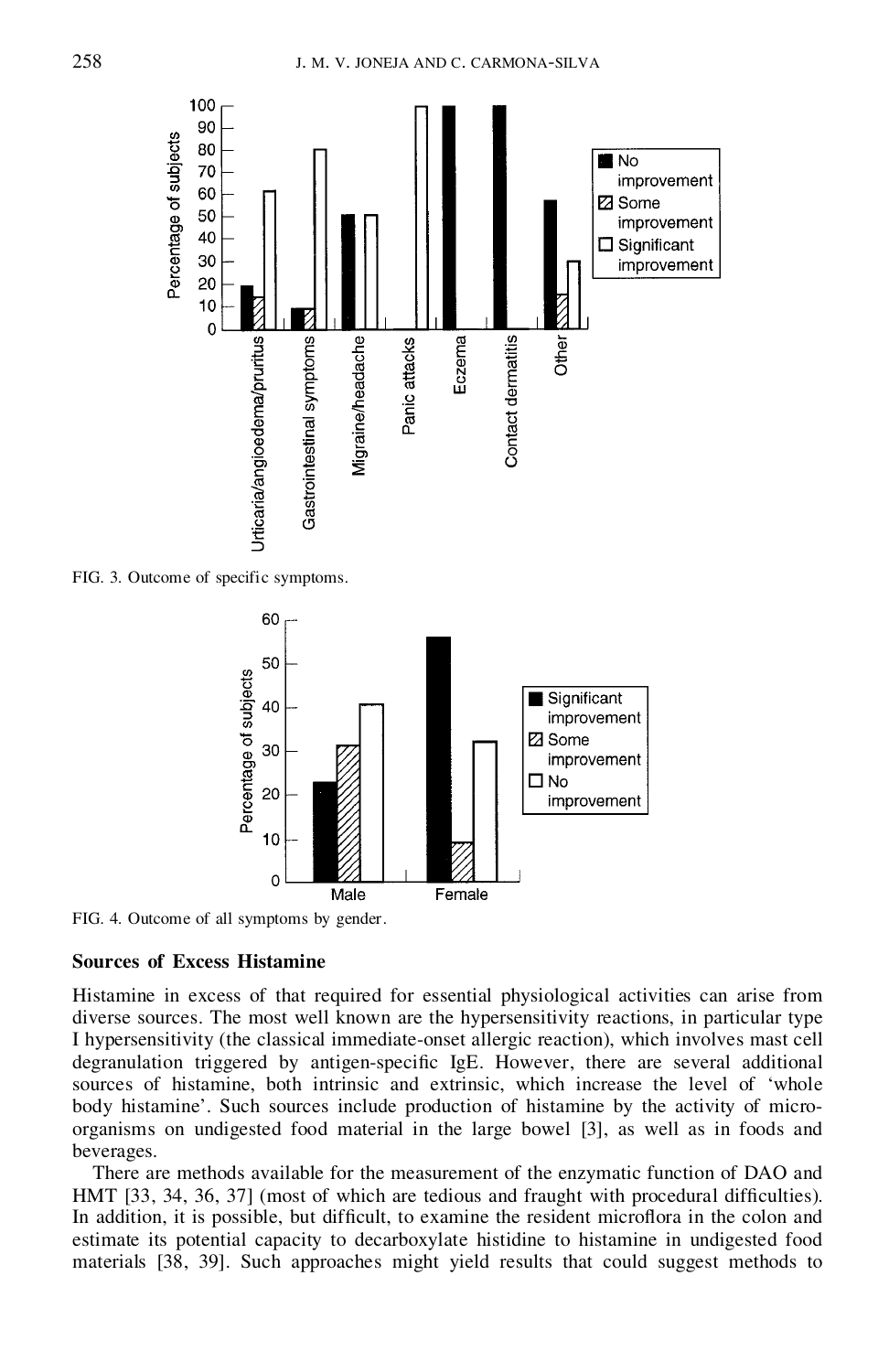| Outcome                 | Female $(n=35)$ | Male $(n=9)$ | Total $(n=44)$ |
|-------------------------|-----------------|--------------|----------------|
| No improvement          | 28(33.7%)       | $5(5.3\%)$   | 33 (34.7%)     |
| Some improvement        | $8(8.4\%)$      | $4(4.2\%)$   | $12(12.6\%)$   |
| Significant improvement | 47 (49.5%)      | $3(3.1\%)$   | 50 $(52.6\%)$  |

TABLE 6. Improvement in all symptoms after diet, by gender

TABLE 7. Change in antihistamine medication used to control urticaria/angioedema /pruritus (U/A/P) symptoms by gender  $(n = 22$  subjects)

| Change in medication use. | Female $(n = 17)$ | Male $(n=5)$ | Total $(n=22)$ |
|---------------------------|-------------------|--------------|----------------|
| Increase                  | $0(0\%)$          | $1(20.0\%)$  | $1(4.5\%)$     |
| No change                 | $6(35.3\%)$       | $2(40.0\%)$  | $8(36.4\%)$    |
| Decrease                  | 11 $(64.7%)$      | $2(40.0\%)$  | $13(59.1\%)$   |

control both the source and metabolism of histamine, and future management of histamine intolerance might involve intervention at either of these points.

Although the potential sources of histamine in excess of the body's needs are numerous, in theory, the total level of histamine would be reduced by limiting the amount of histamine originating from extrinsic sources, namely food and drink, regardless of the efficiency of its catabolism by enzymes, the rate of its production by the resident microflora, and its release from mast cells. The present study examined the influence of extrinsic histamine in the diet as it contributes to the observed symptoms, and presumably to the total level of histamine in the body.

## **Histamine-restricted Diet**

It is conceivable that the discrepancies in values stem from a variety of sources, one of which seems to be the degree of ripeness of fruits and vegetables [18], as well as differences in methods of analysis [9].

### **Study Outcomes**

We selected subjects on the basis of a primary diagnosis of 'idiopathic' U/A/P made by their referring physicians. No further confirmation of this diagnosis was solicited. The purpose of this uncontrolled pilot study was to determine whether the selection of foods with a low content of histamine, and the exclusion of those previously suspected as capable of increasing the level of histamine in the body, would lead to remission of the symptoms that are probably mediated by its excess. The outcome suggests that this indeed appears to be the case, although the number of subjects in this study was small  $(n = 44)$  and the outcome must be considered accordingly.

A randomized, controlled trial of the histamine-restricted diet vs. a diet based on Canada's Food Guide would be a useful next step, particularly with a large enough sample size to minimize false-positive or false-negative results.

Subsequent research could involve the measurement of blood levels of histamine before, during, and after dietary histamine restriction, providing objective outcome measures to shed more light on the physiology involved in the association between dietary histamine and the clinical expression of its excess.

An ancillary outcome of this study was surprising: namely, the observation that three cases of tachycardia and 'anxiety' or 'panic attacks' responded to the histamine-restricted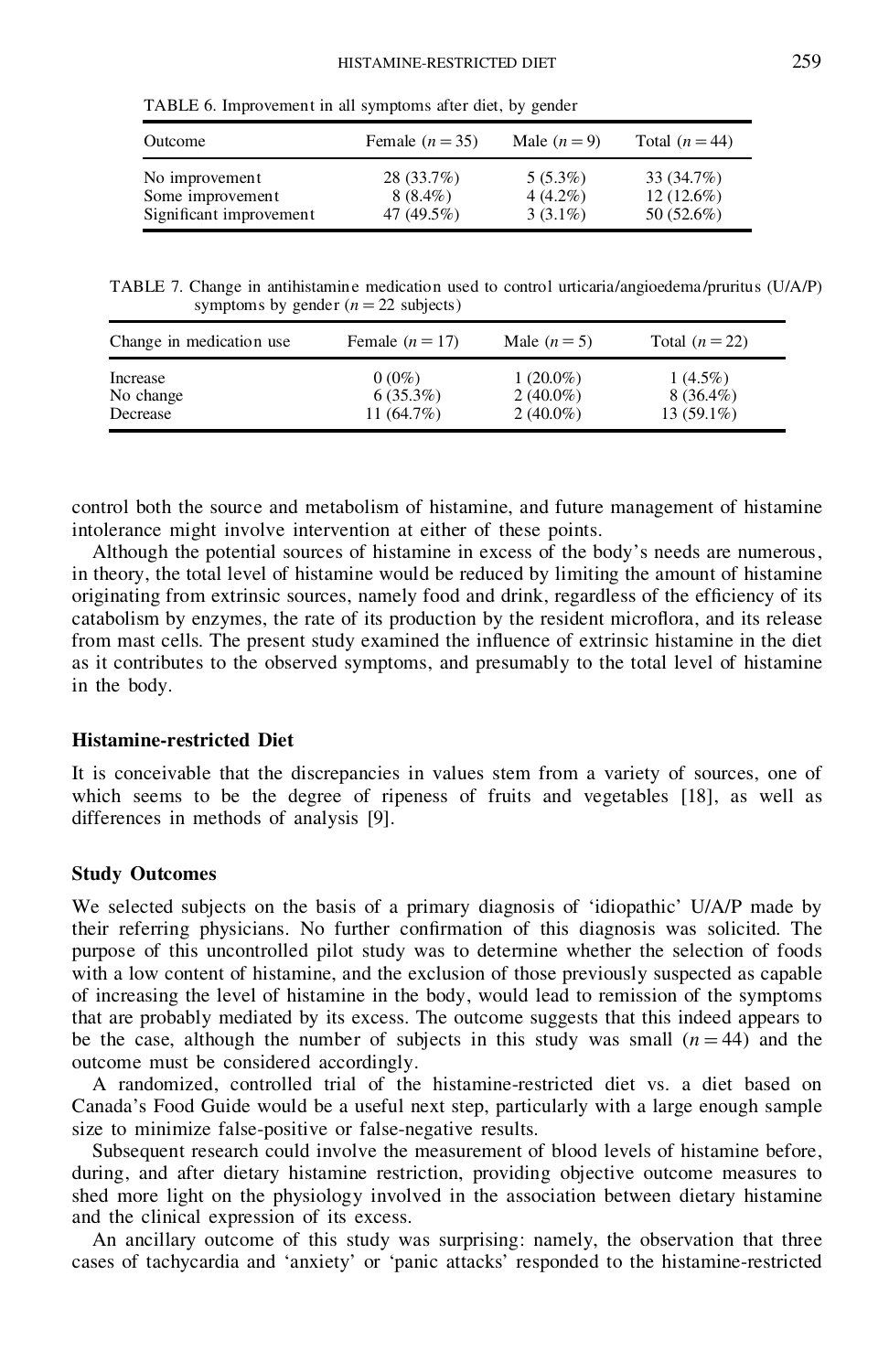diet. Possibly the hypotension and subsequent tachycardia could be associated with histamine-mediated vasodilatation, and a reduction in the level of 'whole body histamine', achieved by restriction of extrinsic sources of the amine, removed the cause. Further controlled trials of this observation are needed, as some cases of 'anxiety' and 'panic attacks' may be more effectively treated by reduction of histamine rather than behaviour modification. Interestingly, behaviour modification had apparently been attempted in our subjects and abandoned as ineffective.

The observation that migraine headaches were relieved in five of 10 of our subjects, but remained unchanged in an equal number, confirms previous observations in which diet seems to be effective in some cases of migraine, but makes little or no difference in others [37].

A similar observation was made for symptoms in the gastrointestinal tract [40].

Further questions remain to be answered: does the effectiveness of the diet used in this study depend on its low level of histamine, or are the symptoms reduced because of the exclusion of other factors, such as antigenic molecules that trigger a hypersensitivity reaction other than a type I, IgE-mediated response (e.g. a 'delayed' or 'hidden allergy') or a non-immunologically mediated food intolerance caused by amines other than histamine (tyramine, for example) [8], or other intolerance-triggering chemicals [22]? Further research will be needed to reveal the nature of the mechanisms responsible for food-associated symptoms.

### **CONCLUSIONS**

A majority of the 44 subjects referred to the ANC with idiopathic U/A/P, as well as those with the additional symptoms reported here, which have resisted traditional management strategies, achieved relief of the symptoms, which are probably mediated by excess histamine, by following a low histamine diet. The subjects reporting symptomatic relief reported that the improvement in their quality of life has more than compensated for the adjustments required in their diet and lifestyle.

Until a more definitive randomized, controlled trial can be completed, others who suffer similarly may achieve at least some degree of relief by following the histamine-restricted diet. The foods eliminated from this type of diet can be easily replaced with others of equivalent nutrient value [41] and therefore there is negligible nutritional risk associated with a time-limited trial on this management programme. Because the response will be observed quite quickly, a period of 4 weeks on the diet will be sufficient for an individual to determine whether dietary manipulation will help in the management of their symptoms. Future research will eventually undoubtedly elucidate the precise reaction mechanisms responsible for the observed symptomatic responses.

### ACKNOWLEDGEMENT

The authors thank Dr Jonathan Berkowitz PhD, of Berkowitz & Associates Consulting Inc., for the statistical analysis of the results and for valuable advice concerning their interpret ation.

#### REFERENCES

- [1] Sampson HA, Burks AW. Mechanisms of food allergy. Ann Rev Nutr 1996; 16: 161–77.
- [2] Bischoff SC, Manns MP. Intoleranzreaktione n durch biogene Amine: Ein eigenstandige s Krankheits bild? Der Internist 1998; 39: 317–18.
- [3] Moneret-Vautri n DA. Food intoleranc e masquerading as food allergy. In: Brostoff J, Challacombe SJ (eds) Food Allergy and Intolerance . London: Bailliere Tindall, 1987, 836– 49.
- [4] Sampson HA. Food allergy. Part 1: Immunopathogenesis and clinical disorders. J Allergy Clin Immunol 1999; 103(5): 717–28.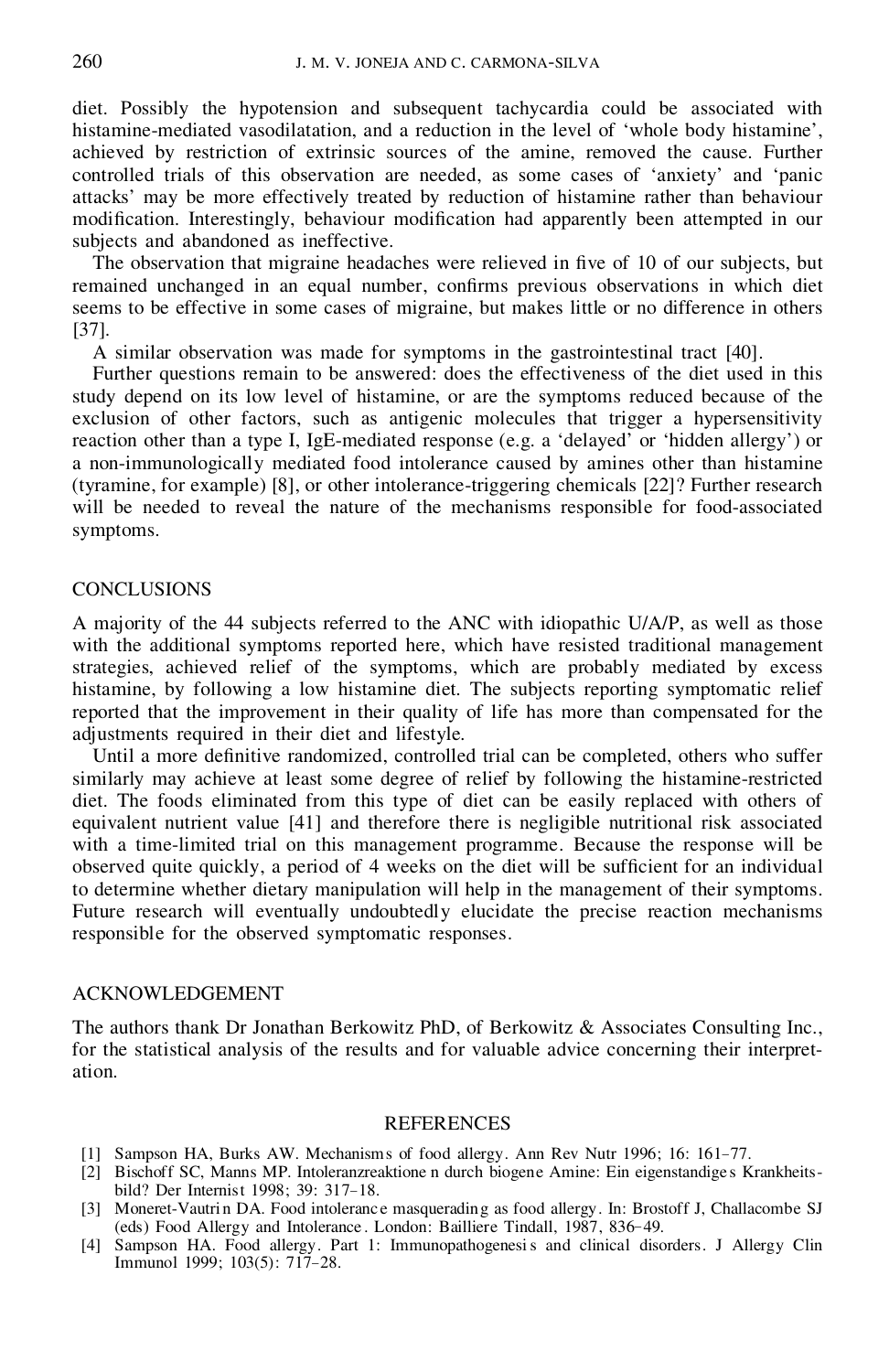- [5] Ortolani C, Bruijnzeel-Koome n C, Bengtsson U et al. Controversial aspects of adverse reactions to food. Allergy 1999: 54: 27-45.
- [6] EAACI (European Association for Allergy and Clinical Immunology). Adverse Reactions to Food Subcommittee. Position paper, 1995.
- [7] King W, McCargar L, Joneja JM, Barr S. A histamine-reducin g diet for the treatment of urticaria/an gioedema. Can J Dietetic Prac Res 2000; 61(1): 24–6.
- [8] Finn R. Pharmacologica l actions of foods. In: Brostoff J, Challacombe SJ (eds) Food Allergy and Intolerance . London: Bailliere Tindall, 1987, 375–400.
- [9] Halász A, Baráth A, Simon-Sarkadi L, Holzapfel W. Biogenic amines and their production by microorganisms in food. Trends Food Sci Technol 1994; 5: 42–9.
- [10] Chin KW, Garriga MM, Metcalfe DD. The histamine content of oriental foods. Food Chem Toxic 1989; 27(5): 283–7.
- [11] Beljaars PR, Van Dijk R, Jonker KM, Schout LJ. Liquid chromatographi c determination of histamine in fish, sauerkraut, and wine: interlaborator y study. J AOAC Int  $1998$ ;  $81(5)$ :  $991-8$ .
- [12] Diel E, Bayas N, Stibbe A et al. Histamine containing food: establishment of a German food intolerance databank (NFID). Inflamm Res 1997; 46(Suppl. 1): S87-8.
- [13] Vidal-Carou MC, Isla-Gavin MJ, Marine-Font A, Codony-Salcedo R. Histamine and tyramine in natural sparkling wine, vermouth, cider, and vinegar. J Food Comp Anal 1989; 2: 210– 18.
- [14] Izquierdo-Pulid o ML, Vidal-Carou MC, Marine-Font A. Histamine and tyramine in beers: contents and relationship s with other analytical data. J Food Comp Anal 1989; 2: 219-27.
- [15] García-García P, Brenes-Balbuena M, Hornero-Méndez D, García-Borrego A, Garrido-Fernández A. Content of biogenic amines in table olives. J Food Protection 2000; 63(1): 111– 16.
- [16] Kielwein G. Milch und Milchprodukte. In: Beutling DM (ed.) Biogene Amine in der Ernährung. Berlin: Springer, 1996, 104– 35.
- [17] Taylor SL. Histamine food poisoning. Toxicology and clinical aspects. Crit Rev Toxicol 1986; 17: 91–128.
- [18] Torrigiani P, Scoccianti V, Bagni N. Polyamine oxidase activity and polyamine content in maize during seed germination. Physiol Plant 1988; 74: 427– 32.
- [19] Voigt MN, Eitenmiller RR. An evaluation of extraction and thin layer chromatographi c procedure s for the quantification of biogenic amines (causative agents of illness) in foods. Lebensmitt Wissensch Technol 1977; 10(5): 263– 7.
- [20] Zee JA, Simard RE, L'Heureux L. An automated method for the composite analysis of biogenic amines in cheese. Lebensmitt Wissensch Technol 1985; 18(4): 245– 84.
- [21] Ma Y, Zhang R, Cooper CL. Indirect photometric detection of polyamines in biological samples separated by high-performance capillary electrophoresis. J Chromatogr 1992; 608(1-2): 93-6.
- [22] Worm M, Ehlers I, Sterry W, Zuberbier T. Clinical relevance of food additives in adult patients with atopic dermatitis. Clin Exp Allergy 2000; 30: 407– 14.
- [23] David TJ. Tartrazine: an occasional trigger of urticaria and asthma. In: Food and Food Additive Intolerance in Childhood. Oxford: Blackwell Scientific, 1993, 185-94.
- [24] Wright R, Robertson D. Non-immune damage to the gut. In: Brostoff J, Challacombe SJ (eds) Food Allergy and Intolerance. London: Bailliere Tindall, 1987, 248-54.
- [25] Simon RA. Sulfite sensitivity. Ann Allergy 1987; 59: 100-5.
- [26] Jacobsen DW. Adverse reactions to benzoates and parabens. In: Metcalfe DD, Sampson HA, Simon RA (eds) Food Allergy: Adverse Reactions to Foods and Food Additives, 2nd edn. Oxford: Blackwell Scientific, 1997, 375-86.
- [27] Nelson JK, Moxness KE, Jensen MD, Gastineau CF. Food Allergy and Intolerance . Mayo Clinic Diet Manual: A Handbook of Nutrition Practices, 7th edn. Mosby, 1994, 97– 122.
- [28] David TJ. Benzoic acid: a rare trigger of urticaria and contact urticaria. In: Food and Food Additive Intolerance in Childhood. Oxford: Blackwell Scientific, 1993, 194-8.
- [29] David TJ. Other additives: rare triggers in urticaria and asthma. In: Food and Food Additive Intolerance in Childhood. Oxford: Blackwell Scientific, 1993, 205-21.
- [30] Heimhuber B, Herrmann K. Benzoe-, Phylessig-, 3-Phenylpropan und Zimtsaure sowie Benzylglucosen in einigen Obst- und Fruchtgemusearten . Deutsche Lebensmitt Rundschau 1990; 86: 7.
- [31] Hamilton EMN, Gropper SAS. The Biochemistry of Human Nutrition. New York: West, 1987.
- [32] Lonroth H, Lundell L, Rosengren E. Histamine metabolism of the human gastric mucosa: a study on the regional distribution of the amine and enzyme activities. Scand J Clin Lab Invest 1989; 49: 23– 31.
- [33] Lessof MH, Gant V, Hinuma K, Murphy GM, Dowling RH. Recurrent urticaria and reduced diamine oxidase activity. Clin Exp Allergy 1990; 20: 373-6.
- [34] Rangachari PK. Histamine: mercurial messenger in the gut. Am J Physiol 1992; 262: G1–13.
- [35] Beaven MA, Aiken DL, Woldemussie E, Soll AH. Changes in histamine synthetic activity, histamine content and responsiveness to compound 48/80 with maturation of rat peritoneal mast cells. J Pharmacol Exp Ther 1983; 24: 620-6.
- [36] Wantke F, Proud D, Siekierski E, Kagey-Sobotka A. Daily variations of serum diamine oxidase and the influence of H1 and H2 blockers: a critical approach to routine diamine oxidase assessment. Inflamm Res 1998; 47: 396-400.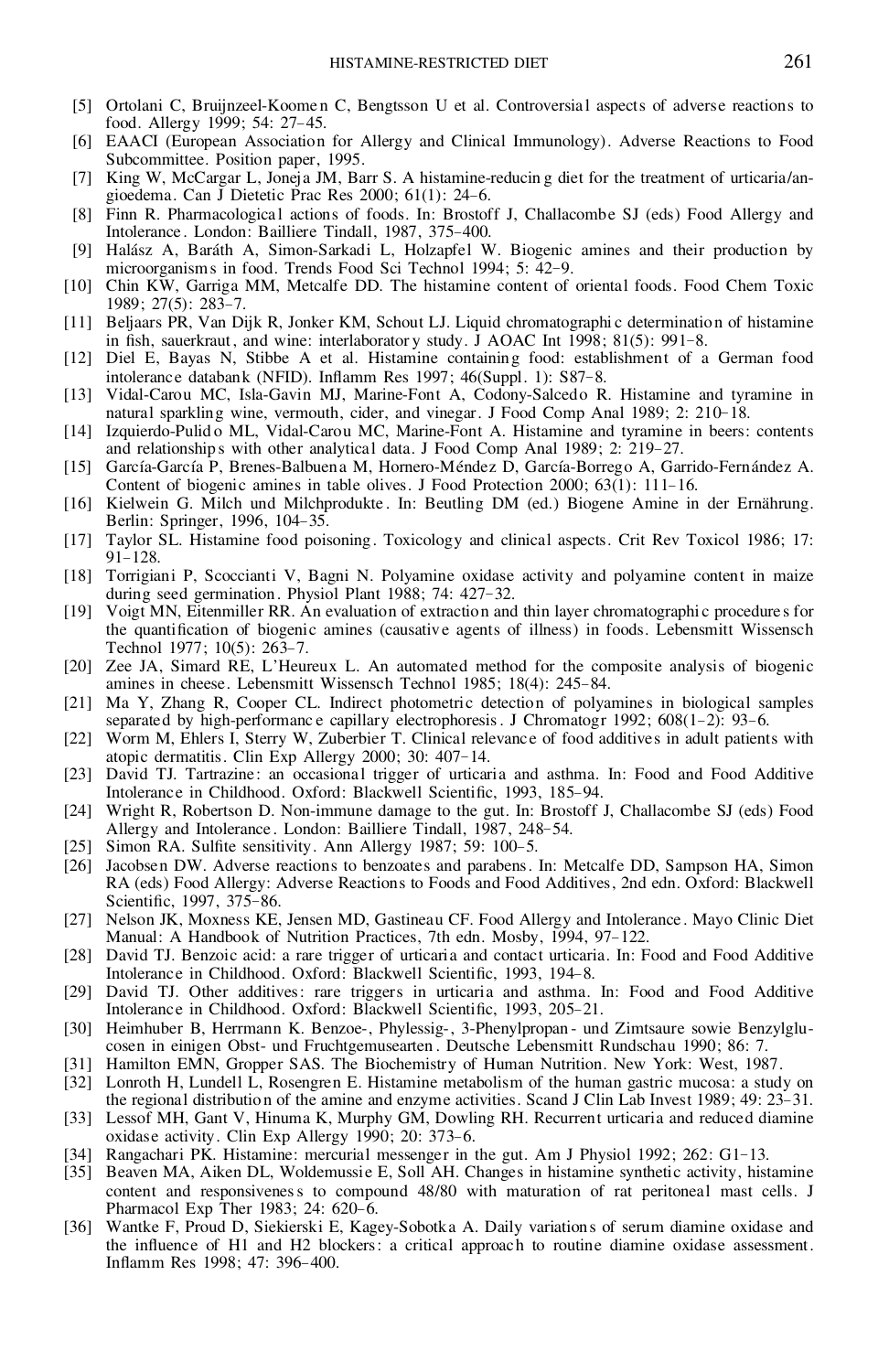- [37] Wantke F, Gotz M, Jarisch R. Histamine-free diet: treatment of choice for histamine-induce d food intolerance and supporting treatment for chronical headaches. Clin Exp Allergy 1993; 23: 982-5.
- [38] Macfarlane GT, Gibson GR, Drasar BS, Cummings JH. Metabolic significance of the gut microflora. In: Whitehead R (ed.) Gastrointestinal and Oesophageal Pathology, 2nd edn. Edinburgh: Churchill Livingstone , 1995, 249– 74.
- [39] Drasar BS, Hill MJ. Human Intestinal Flora. London: Academic Press, 1974.
- [40] Gui X-Y. Mast cells: a possible link between psychologica l stress, enteric infection, food allergy and gut hypersensitivit y in the Irritable Bowel Syndrome. J Gastroentero l Hepatol 1998; 13: 980– 9.
- [41] Joneja JMV. Dietary Management of Food Allergies and Intolerances: A Comprehensive Guide, 2nd edn. Vancouver: Hall Publications, 1998.